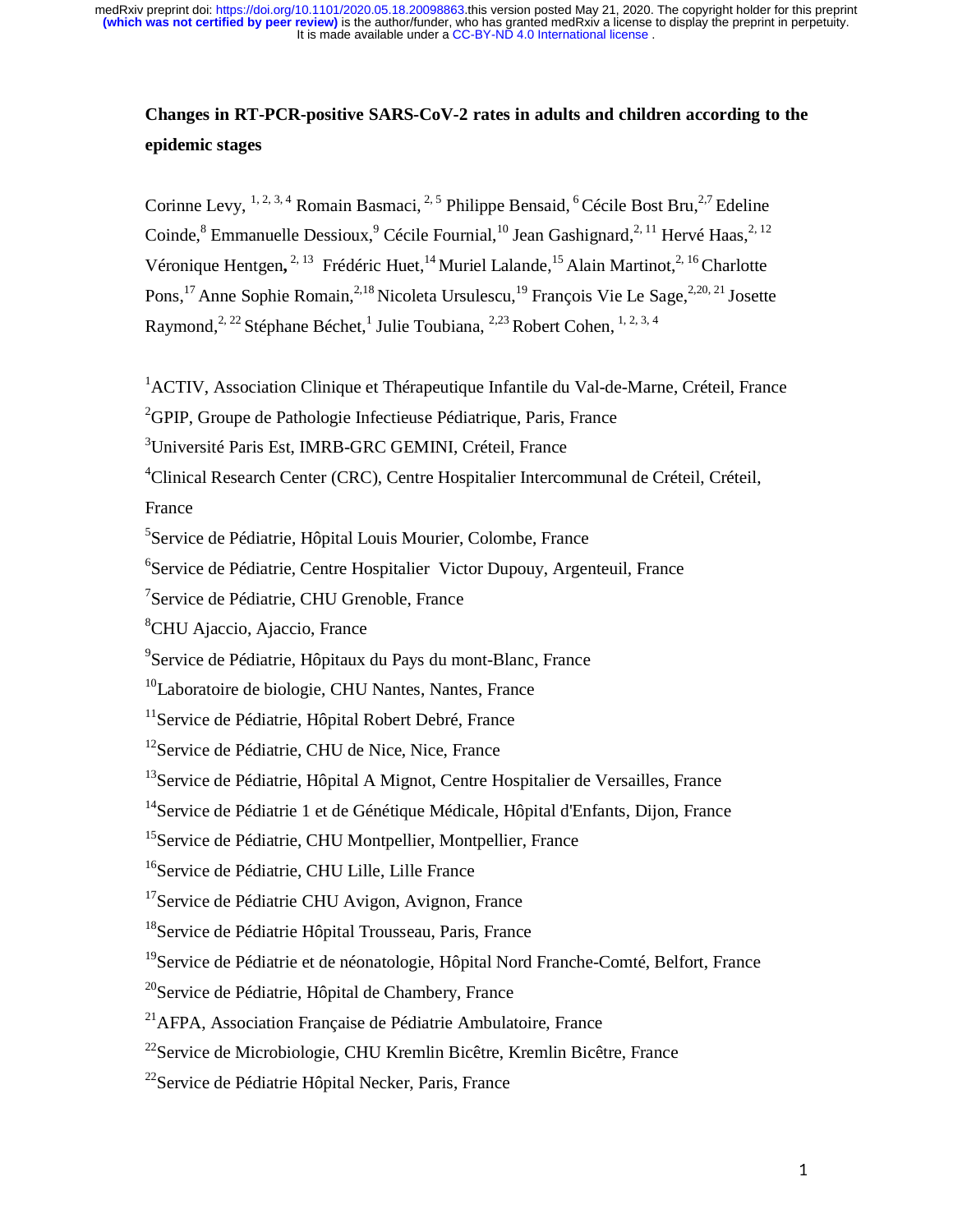**Keywords**: RT-PCR SARS-Cov2, children, adults

### **Corresponding author:**

Dr Corinne Levy, ACTIV 31, rue Le Corbusier, 94000 Créteil, France. Email address: corinne.levy@activ-france.fr Phone: 0033148850404

# **Abstract**

**Aim** To describe the trends of RT-PCR positive SARS-CoV-2 rates in children and adults according to the time of COVID-19 epidemic.

**Methods** In this prospective multicenter study involving 45 pediatric units, we collected the results of nasopharyngeal swabs in France from March 2, 2020 to April 26, 2020.

**Results** During the study period, 52,588 RT-PCR tests for SARS-CoV-2 were performed, 6,490 in children and 46,098 in adults. The rate of positive tests for children was 2- to 7-fold less than that for adults. These rates varied according to the time of the epidemic and were higher at the peak. The lower rates of positive test in children persisted during the surveillance period but varied according to the time in the epidemic.

**Conclusion** The rate of positive RT-PCR positive SARS-CoV-2 tests for children was always less than that for adults but vary according to the epidemic stage.

# **What is already known on this topic?**

- The number of confirmed pediatric SARS-CoV-2 infection is relatively low.
- The rate of RT-PCR–positive SARS-CoV-2 was significantly lower for children than adults.

# **What this study adds?**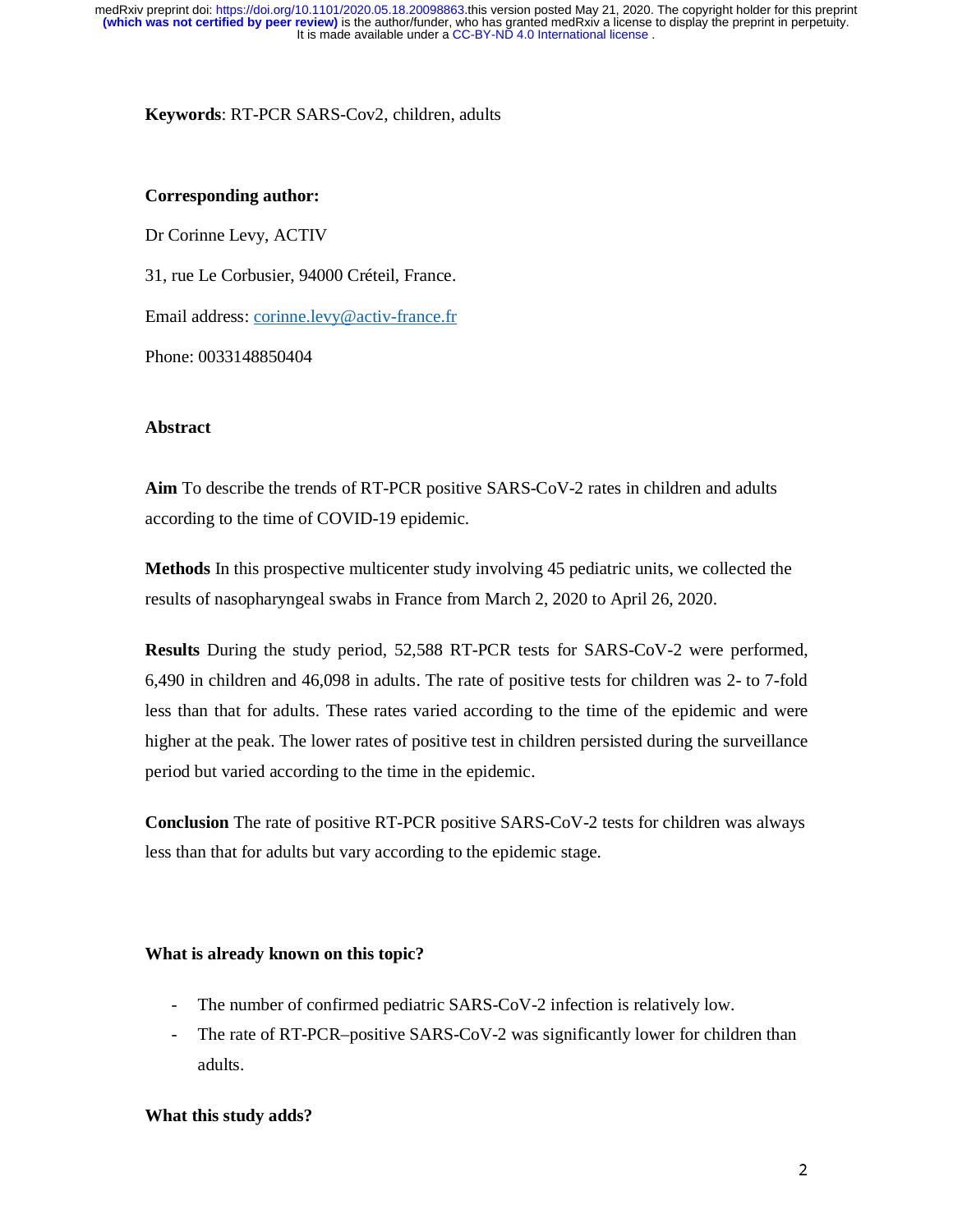- The SARS-CoV-2–positive rate for children was about 2- to 7-fold less than that for adults during the surveillance period.
- The difference in rates between children and adults persisted during the surveillance period but varied according to the time in the epidemic, the rate of positivity and the region.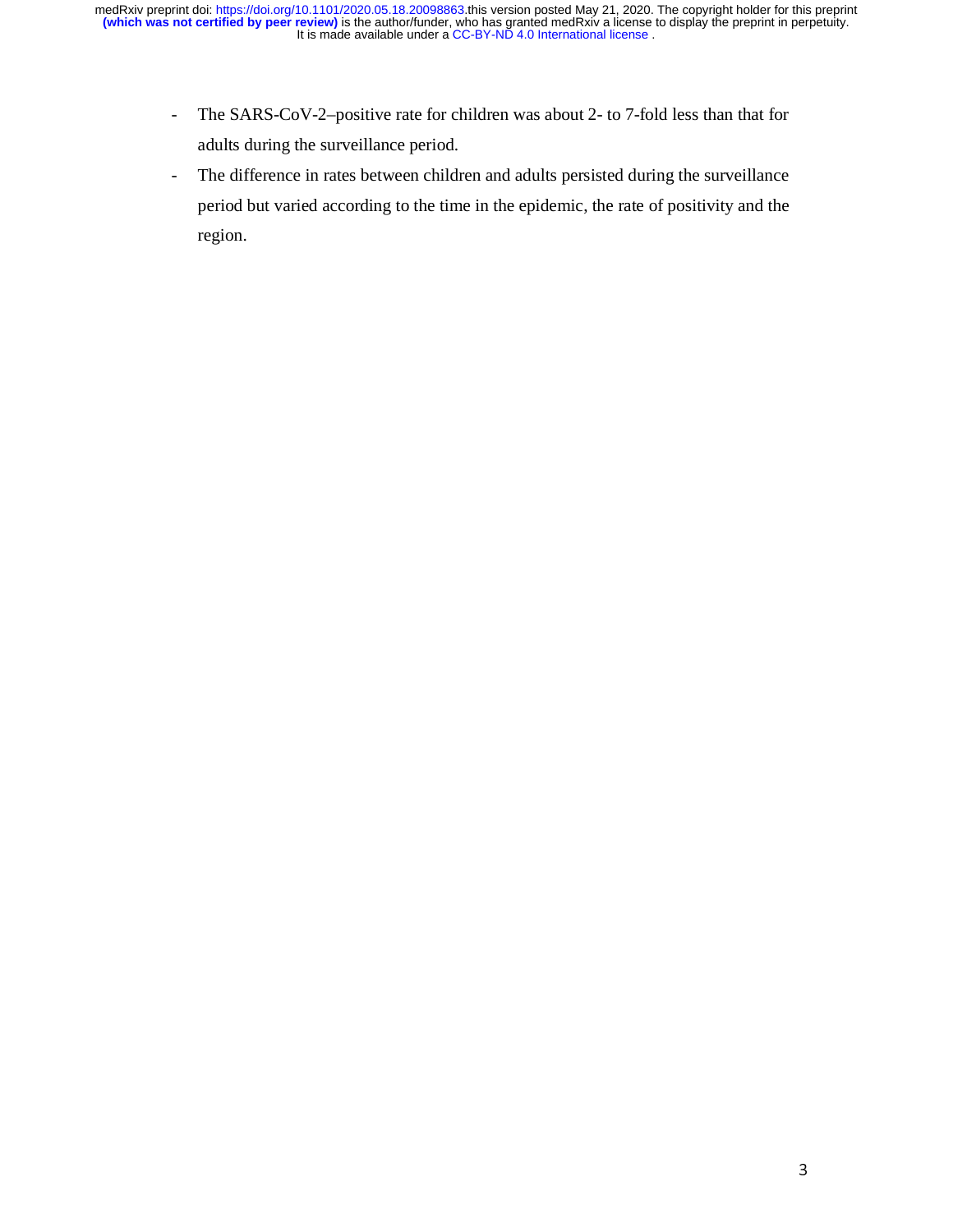## **Introduction**

France is one of the main countries affected by COVID-19, with more than 83,000 hospitalized cases at the epidemic peak.<sup>1</sup> The morbi-mortality of this virus is highly variable among age groups.<sup>2, 3</sup> In France and in other countries, the number of confirmed pediatric cases is relatively low, and they account for less than 1% of hospitalized cases and deaths. <sup>3-6</sup> In France, the strategy of closing schools and the lockdown started on March 17, 2020, but little information is available about the transmission between children and adults.  $5.7$ 

We aimed to describe the trends of RT-PCR–positive SARS-CoV-2 rates in children and adults as compared with the profile of the national epidemic curve of new COVID-19 in France.<sup>1</sup>

#### **Methods**

With the Association Clinique et Thérapeutique Infantile du Val de Marne (ACTIV) and Groupe de Pathologie Infectieuse Pédiatrique (GPIP) network research units, we conducted a prospective multicenter study involving 45 pediatric wards and emergency units in France from March 2, 2020 to April 26, 2020. Depending on hospital guidelines, results of nasopharyngeal swabs were collected from patients visiting emergency departments or who were hospitalized. RT-PCR analysis for SARS-CoV-2 was performed in the virology laboratory of each hospital. Two times a week, each clinical investigator from each participating ward was contacted to obtain information on SARS-CoV-2–positive tests. Stata SE v13.1 (Statacorp, College Station, TX) was used for analysis and 95% confidence

# **Results**

intervals (95% CIs) were calculated.

During the study period, 52,588 RT-PCR tests for SARS-CoV-2 were performed, 6,490 in children (12.3%) and 46,098 in adults (87.7%). The cumulative rate of positive tests for children was 5.9%, 95% CI [5.3; 6.5], (n=382), 3.5-fold less than that for adults (20.3%, 95% CI [19.9;20.6], (n=9,346).

The figure 1 shows the trends of positive testing in children and adults in France and in the Paris area, one of the most affected regions, as well as the overall national trend in new Covid-19 cases.

In France, from the beginning of the epidemic until March 15, only 3.1% (95% CI [2.4; 4.1], n=53) of 1,690 pediatric samples were positive, 4.5-fold less than for adults (13.8%, 95% CI [13.1;14.6], n=1,124 of 8,155 adult samples). At the peak of the national outbreak, on March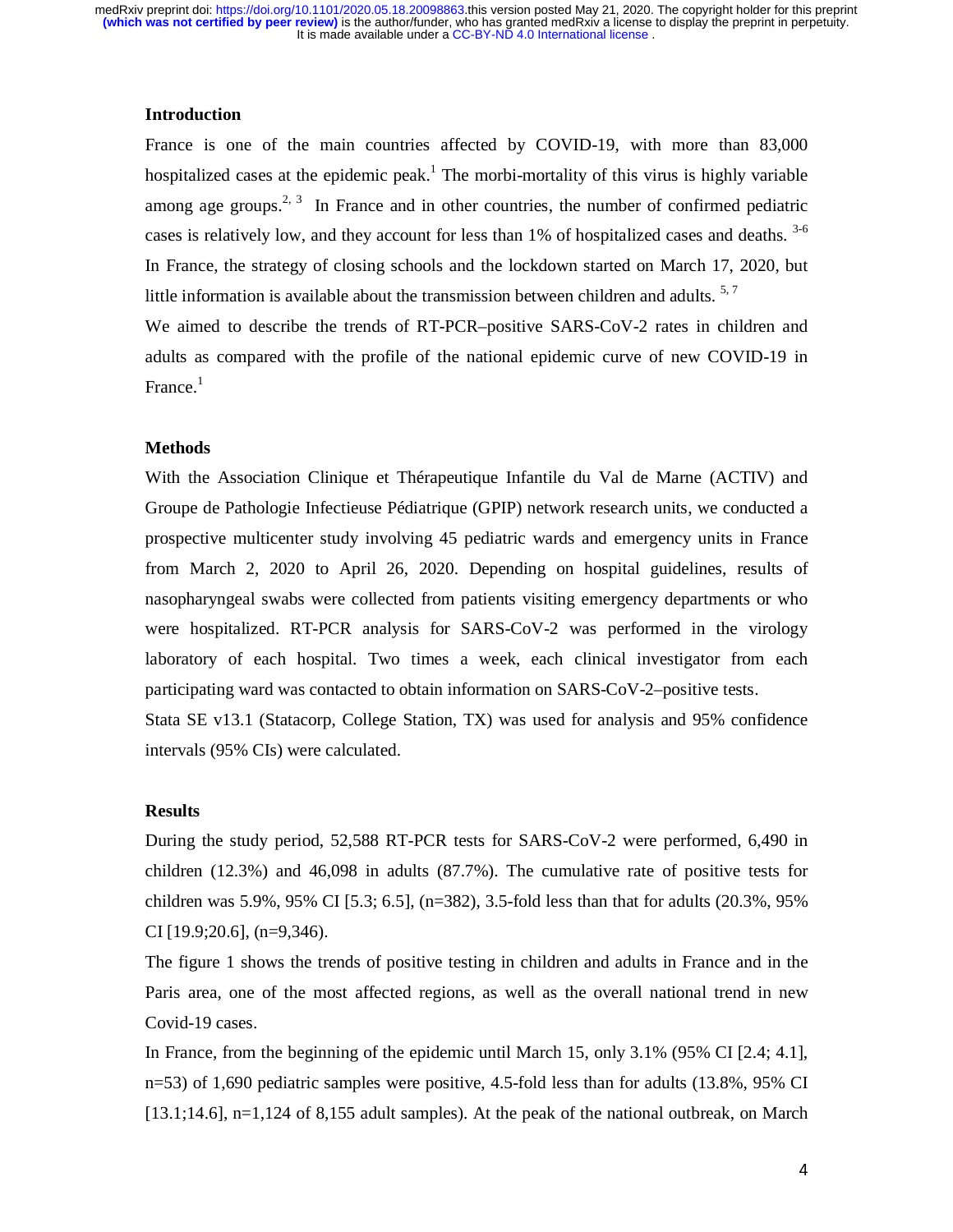30, 9.7% (95% CI [7.9; 11.8], n=85) of 877 pediatric samples were positive, 2.8-fold lower than for adults, 27.2%, 95% CI [26.2; 28.2], n=2054 of 7,557 adult samples). A rapid decrease was observed during the following weeks, with the lowest rate reported the week of April 20, 3.4% (95% CI [2.5; 4.8], n=33) of 960 pediatric samples were positive, 2.2-fold lower than for adults, 7.6%, 95% CI [7.0; 8.2], n=514 of 6,791 adult samples).

In Paris area, the same trends were observed with marked differences between adults and children.

The figure 2 shows the evolution of the ratio of RT-PCR–positive SARS-CoV-2 tests between adults and children in France and in the Paris area during the study period according to new COVID-19 cases reported by the National Health Institute

For Paris area, at the start of the epidemic, the positivity rate was 7-fold higher in adults than children, whereas at the peak and at the end of the epidemic, it was only 3-fold higher.

### **Discussion**

Our results showed that the SARS-CoV-2–positive rate for children was about 2- to 7-fold less than that for adults during the surveillance period. However, the dynamics of the curve for children followed that for adults and the National curve for new COVID-19.<sup>1</sup> The difference in rates between children and adults persisted during the surveillance period but varied according to the time in the epidemic, the rate of positivity and the region. In the Paris area, the most affected region, we observed a high spread of the disease in children, reaching more than 14.3% positive tests at the epidemic peak. At the start of the epidemic, the positivity rate was 7-fold higher in adults than children, whereas at the peak, it was only 3 fold higher.

As expected, the major impact of the lockdown was observed about 15 days after it began, with a rapid decrease in SARS-CoV-2-positive rate. Of note, the more the rate in adults increased, the less the difference between the two populations (adults and children), which supports that the main way of transmission was from adults to children. <sup>4, 5, 7</sup> Indeed, in this study, as in many others, the rate of RT-PCR–positive SARS-CoV-2 was significantly lower for children than adults.  $4.8$  Even if the viral load is comparable for children and adults, this fact added to the low rates of secondary cases at schools argue simultaneously for at least a modest role of children in the dynamic of the COVID-19 pandemic and the re-opening schools. 5, 7, 9, 10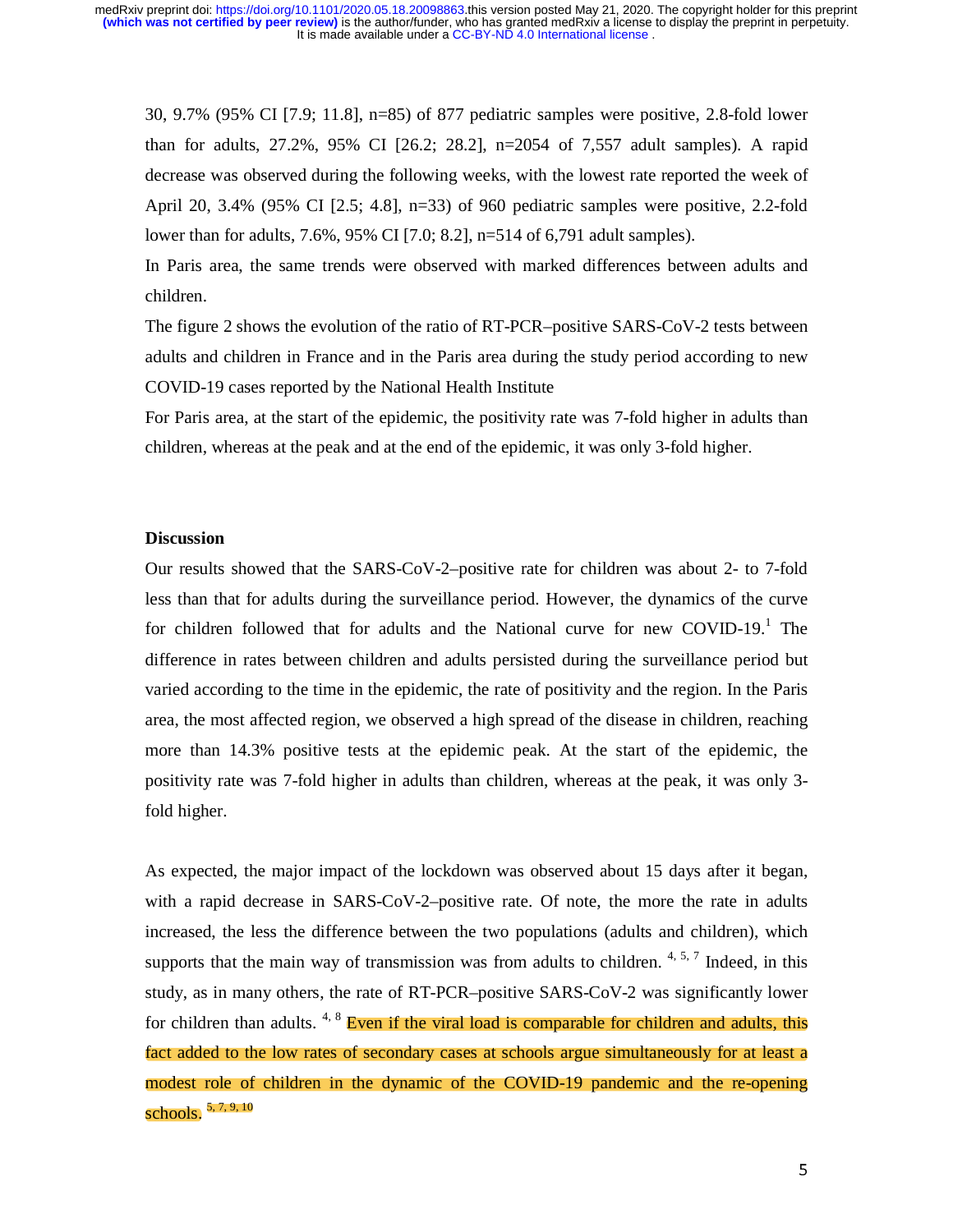The slight increase of the ratio between children and adults at the end of the epidemic is possibly explained by the occurrence of Kawasaki like syndromes or hyperinflammatory shock in children 2 to 4 weeks after the peak epidemic  $11, 12$ .

Our study has several limitations. Our rates of RT-PCR–positive SARS-CoV-2 must take into account that RT-PCR practices were heterogeneous and could have evolved depending on the guidelines and the availability of the tests for adults and children. Even if we cannot rule out that some cases could have escaped our surveillance in our centers and that we did not survey the whole country, our results are consistent with the dynamic of the COVID-19 pandemic in France.<sup>1</sup> Finally, the viral load was not available in our study for children and adults.

We think that the surveillance of RT-PCR–positive tests in adults and children could be a simple and reliable tool to survey the epidemiology of SARS-CoV-2 infection, allowing to quickly detect any re-emergence of the disease.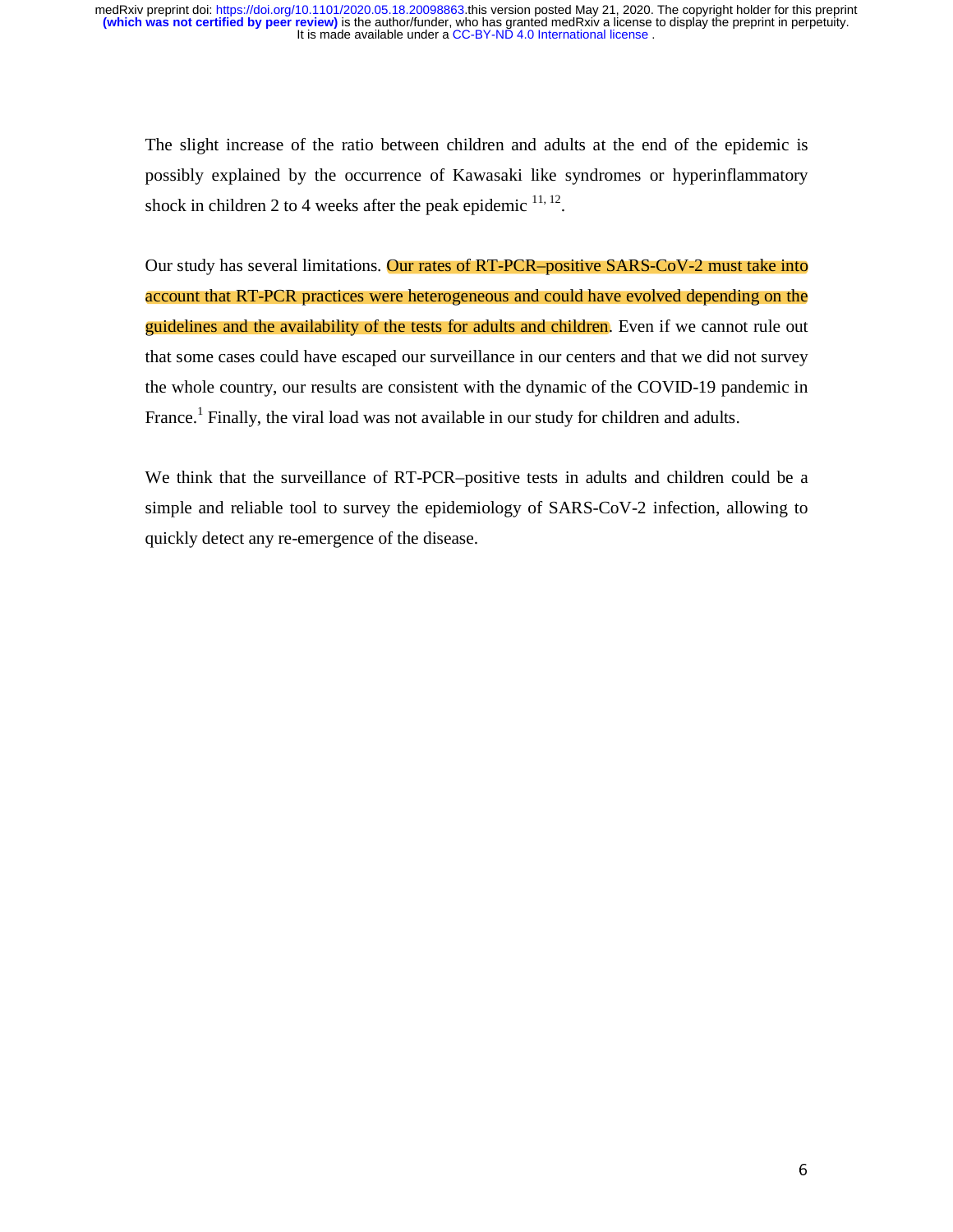## **References**

| 1.  | V. https://infogram.com/graphiques-covid-1h8n6mymkewj6xo?live.<br>Jarlier<br>2020.                                                                                                                                                                                                    |
|-----|---------------------------------------------------------------------------------------------------------------------------------------------------------------------------------------------------------------------------------------------------------------------------------------|
| 2.  | Dong Y, Mo X, Hu Y, et al. Epidemiology of COVID-19 Among Children in<br>China. Pediatrics. 2020.                                                                                                                                                                                     |
| 3.  | Guan WJ, Ni ZY, Hu Y, et al. Clinical Characteristics of Coronavirus Disease<br>2019 in China. N Engl J Med. 2020.                                                                                                                                                                    |
| 4.  | Gudbjartsson DF, Helgason A, Jonsson H, et al. Spread of SARS-CoV-2 in the<br>Icelandic Population. N Engl J Med. 2020.                                                                                                                                                               |
| 5.  | National Centre for Immunisation and Surveillance. COVID-19 in schools- the<br>experience in NSW. http://wwwncirsorgau/covid-19-in-schools [Accessed 7<br>May 2020]. 2020.                                                                                                            |
| 6.  | Parri N, Lenge M, Buonsenso D, et al. Children with Covid-19 in Pediatric<br>Emergency Departments in Italy. N Engl J Med. 2020.                                                                                                                                                      |
| 7.  | Danis K, Epaulard O, Benet T, et al. Cluster of coronavirus disease 2019<br>(Covid-19) in the French Alps, 2020. Clin Infect Dis. 2020.                                                                                                                                               |
| 8.  | Jones TC, Mühlemann B, Veith T, et al. An analysis of SARS-CoV-2 viral load by<br>patient<br>age.<br>https://zoonosencharitede/fileadmin/user_upload/microsites/m_cc05/virolo<br>gie-ccm/dateien upload/Weitere Dateien/analysis-of-SARS-CoV-2-viral-load-<br>by-patient-agepdf 2020. |
| 9.  | The National Institute for Public Health and the Environment (RVIM). Children<br>and COVID-19. https://wwwrivmnl/en/novel-coronavirus-covid-19/children-<br>and-covid-19 [accessed 7 May 2020]. 2020.                                                                                 |
| 10. | Munro APS, Faust SN. Children are not COVID-19 super spreaders: time to go<br>back to school. Archive Disease Childhood. 2020; In Press.                                                                                                                                              |
| 11. | Ouldali N, Pouletty M, Mariani P, et al. Emergence of Kawasaki disease<br>related to SARS-CoV-2 infection in children, a time-series analysis. Jama<br>Pediatrics Submitted. 2020.                                                                                                    |
| 12. | Riphagen S, Gomez X, Gonzalez-Martinez C, et al. Hyperinflammatory shock in<br>children during COVID-19 pandemic. Lancet. 2020.                                                                                                                                                       |
|     |                                                                                                                                                                                                                                                                                       |
|     |                                                                                                                                                                                                                                                                                       |

children during COVID-19 pandemic. Lancet. 2020.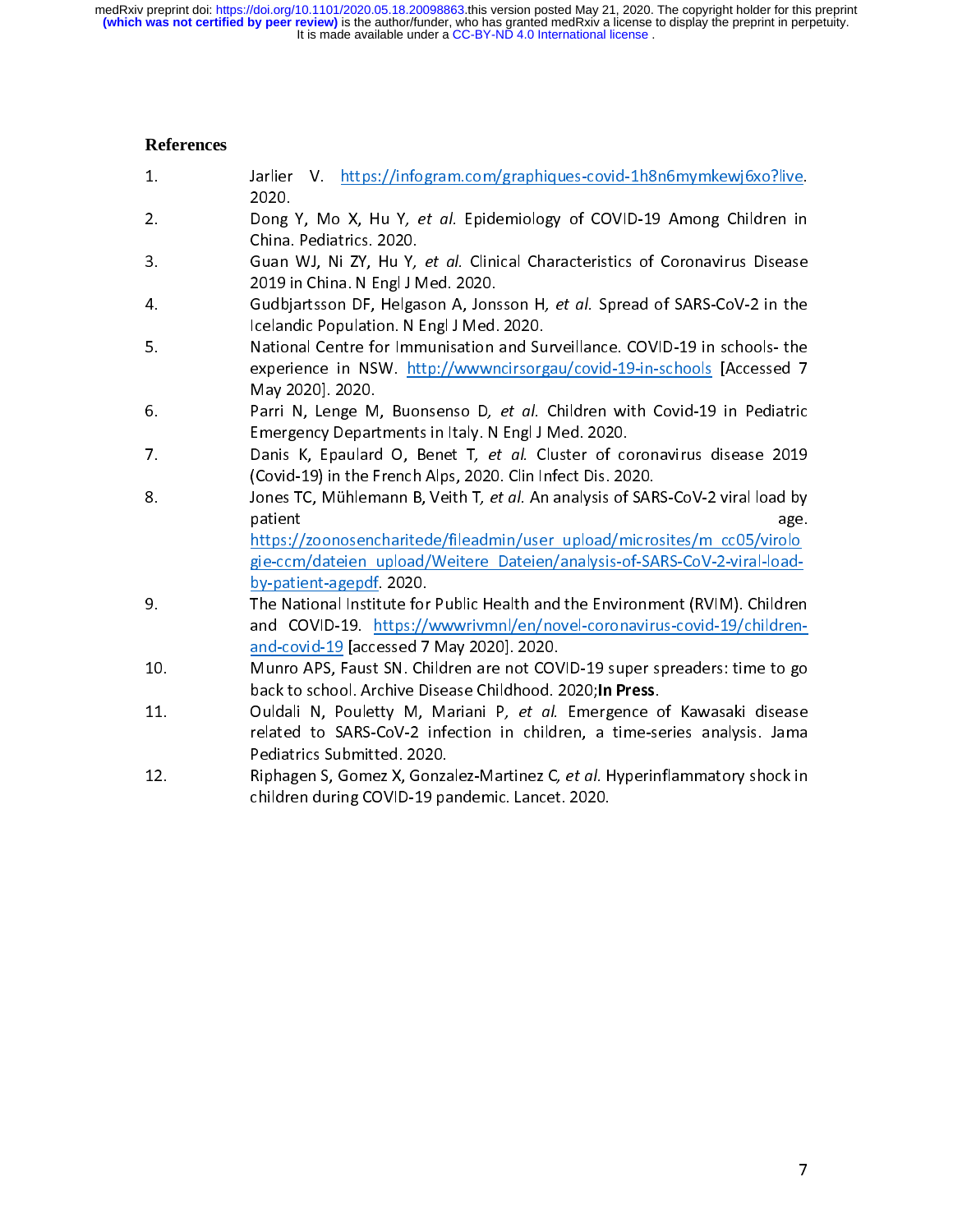### **Acknowledgments**

We thank all pediatricians and microbiologists who participated in the study:

Belgaid A, Belivier E, Bueno B, Brehin C, Caurier B, Chevret L, Claris O, Cohen L, De Pontual L, Dolfi-Fiette H, Dutron S, Faye A, Flatres C, Gajdos V, Garraffo A, Hau I, Jarlier V, Labarthe F, Laisney N, Le Stradic C, Loeile C, Mandelcwajg A, Marques C, Minodier P, Ouldali N, Pantalone L, Peigne C, Pierre MH, Pinquier D, Rey A, Teissier R, Thach C, Vignaud O.

### **Contributors**

CL, RC and VH conceived and designed the study. CL and RC were involved in writing, reviewing and coordinating the submission of the manuscript. RB, ASR, JT, PB, CBB, EC, ED, CF, JG, HH, FH, ML, AM, CP, NU, FLS, JR contributed to data collection from their respective paediatric centres and have reviewed the manuscript. SB have reviewed the manuscript.

**Funding** : No funding

**Conflict of interest statement:** None declared

#### **Patient consent for publication:** Not required

**Ethics approval:** The GFHGNP (Groupe Francophone d'Hépatologie et Nutrition Pédiatrique) Ethics Comittee, certifies that this study "Surveillance of SARS CoV2 positive PCR in France" performed by the GPIP ACTIV doesn't required any ethical approval due to the absence of personal data.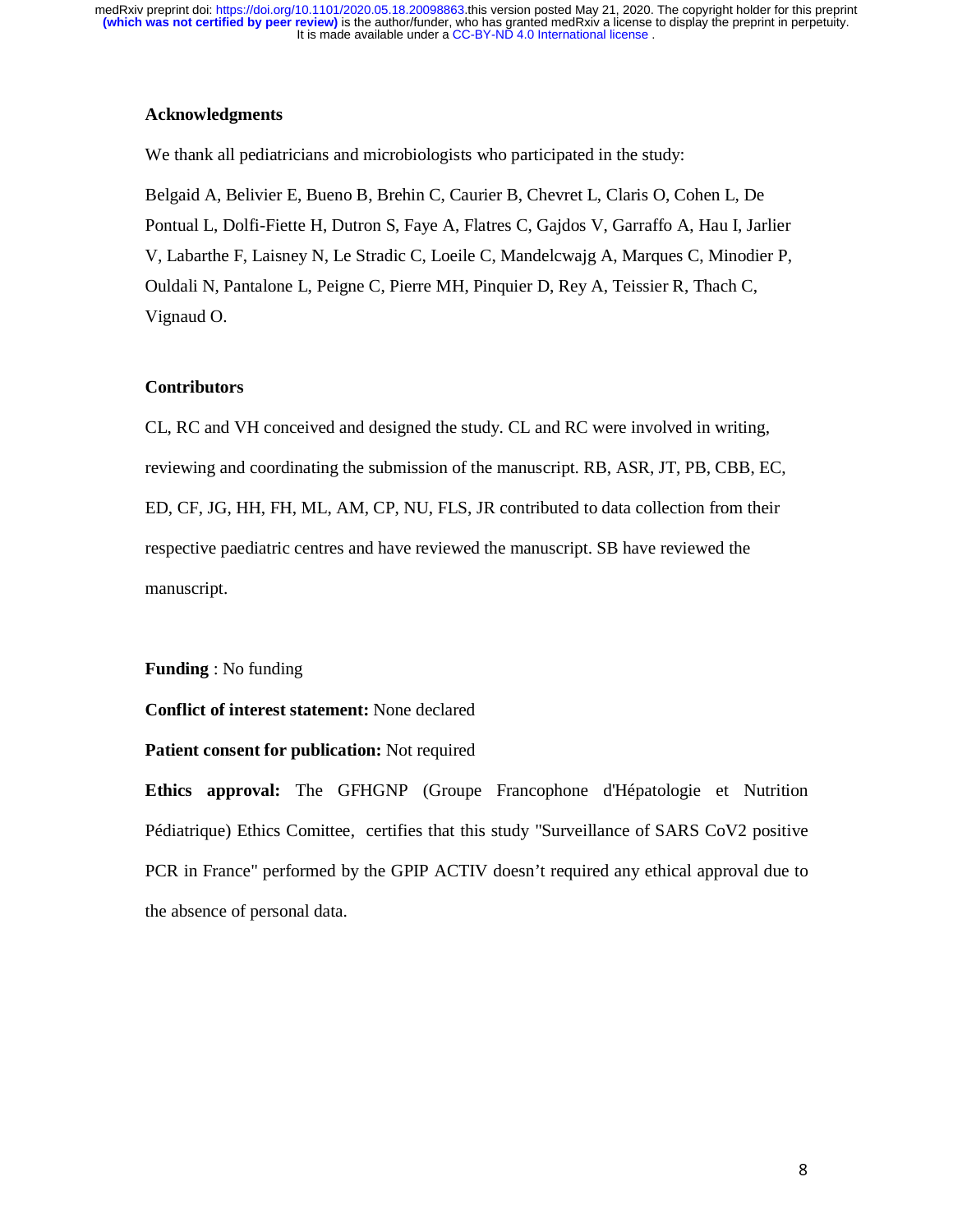# **Figures Legend**

**Figure 1.** Evolution of RT-PCR–positive SARS-CoV-2 rates in France and in Paris area in children and adults as compared with new COVID-19 cases reported by the National Health Institute [1].

Figure 2. Evolution of the ratio of RT-PCR–positive SARS-CoV-2 tests between adults and children in France and in the Paris area during the study period according to new COVID-19 cases reported by the National Health Institute [1].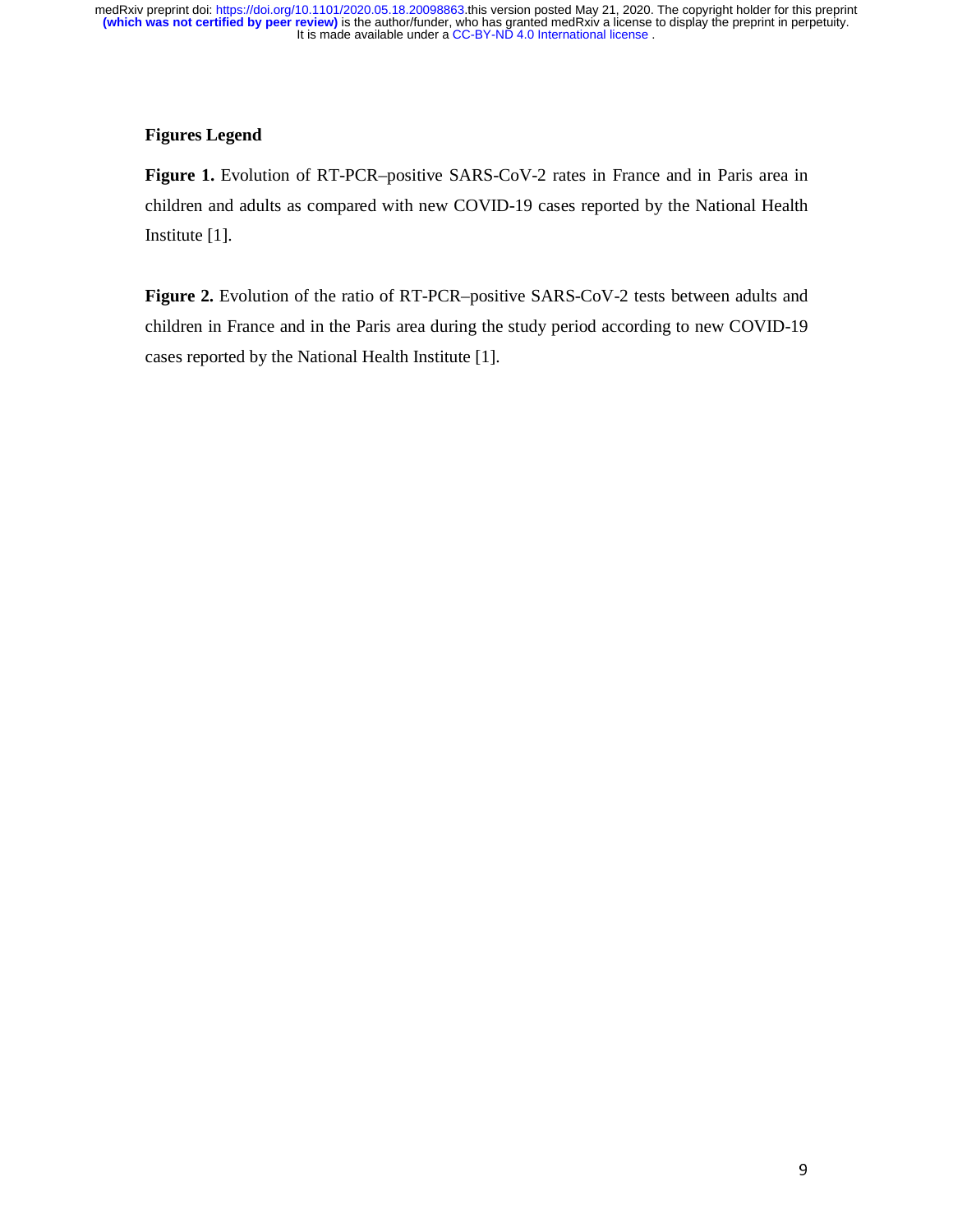France (Total)



'n